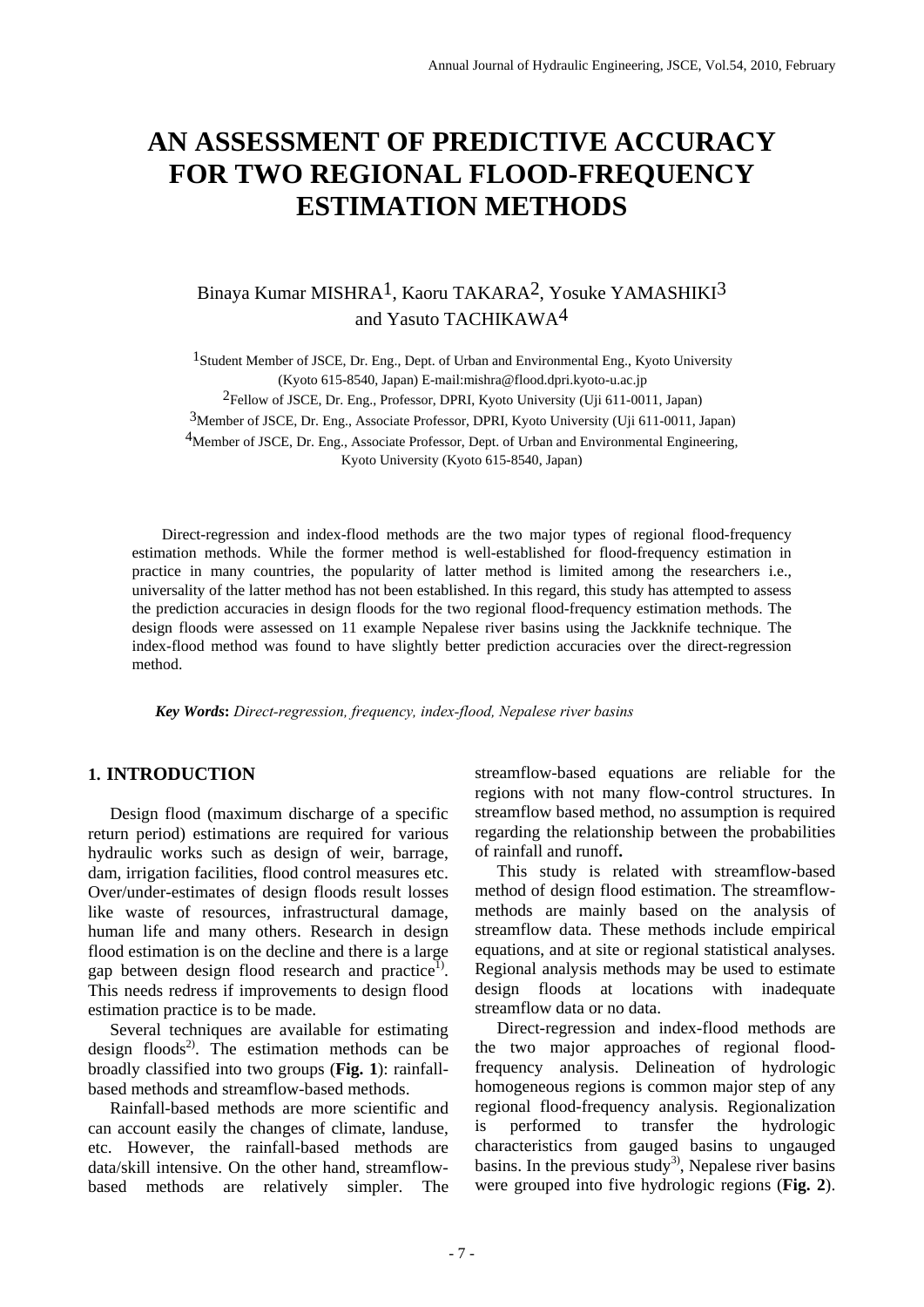

**Fig. 1** Methods for estimating design flood.



**Fig. 2** Map showing the hydrologic homogeneous regions with 11 test basins outlet inside the hydrologic Region 4.

In developing the regional flood-frequency relationships, direct-regression based method has been commonly used in the previous works $4^{4,5}$ . Index-flood based method, with the use of Lmoments, can result flood predictions as good as or better than those based on the direct-regression method of regional flood-frequency analysis $6,7,8$ . The index flood is expected to have better predictive because the index-flood method provides an appropriate procedure for statistical flood estimation of extreme events and also better represents the basin characteristics. Consequently, the index-flood based regional flood-frequency relationships were developed for the Nepalese using the flood data of 49 Nepalese river basins<sup>9)</sup>.

In the previous work, the distributions: GEV, lognormal and Pearson type III were found to be reasonably fitting in all of the hydrologic regions. The drainage area was found to be mainly governing the value of index flood<sup>10</sup>. The index-flood based regional flood-frequency relationships were found to have far-better predictive accuracy over the WECS (Water and Energy Commission Secretariat, Nepal) method<sup>4)</sup>. The WECS method is frequently used for estimation of return period floods in ungauged basins of Nepal and have been developed using the direct-regression method. However, the

WECS method has considered all the Nepalese river basins as of one hydrologic region.

In the present study, the direct-regression method was used for deriving regional flood-frequency relationships in an example hydrologic Region 4. The hydrologic Region  $\overline{4}$  was selected since this region has enough hydrometric (discharge) stations, and hence better regression relationships can be derived. The study investigated the predictive accuracies of the direct-regression and index-flood based regional flood-frequency equations. While investigating the predictive accuracies, the design floods predicted by the two regional equations were compared with that of at-site flood estimates (true estimates). The design flood predictive accuracies were tested at 11 river basins of Region 4. The predictive accuracies were assessed in term of mean and median errors in flood estimates.

# **2. REGIONAL FLOOD-FREQUENCY ANALYSIS**

Regional flood-frequency analysis is an important method for estimating flood peaks within specified probabilities of exceedance at ungauged sites or enhancing estimation at gauged sites where historical records are short. It is a means of transferring flood-frequency information from gauged basins to ungauged basins on the basis of similarity in basin characteristics. Regional relationships can also mitigate the effect of outliers and can lead to more reliable extrapolation $2$ . Directregression and index-flood methods are the two major types of regional flood frequency analysis. A brief description on two major methods is given in the following sub-sections.

# **(1) Direct-regression method**

In this method, the regression models may be used in the following form as **Eq. (1)**: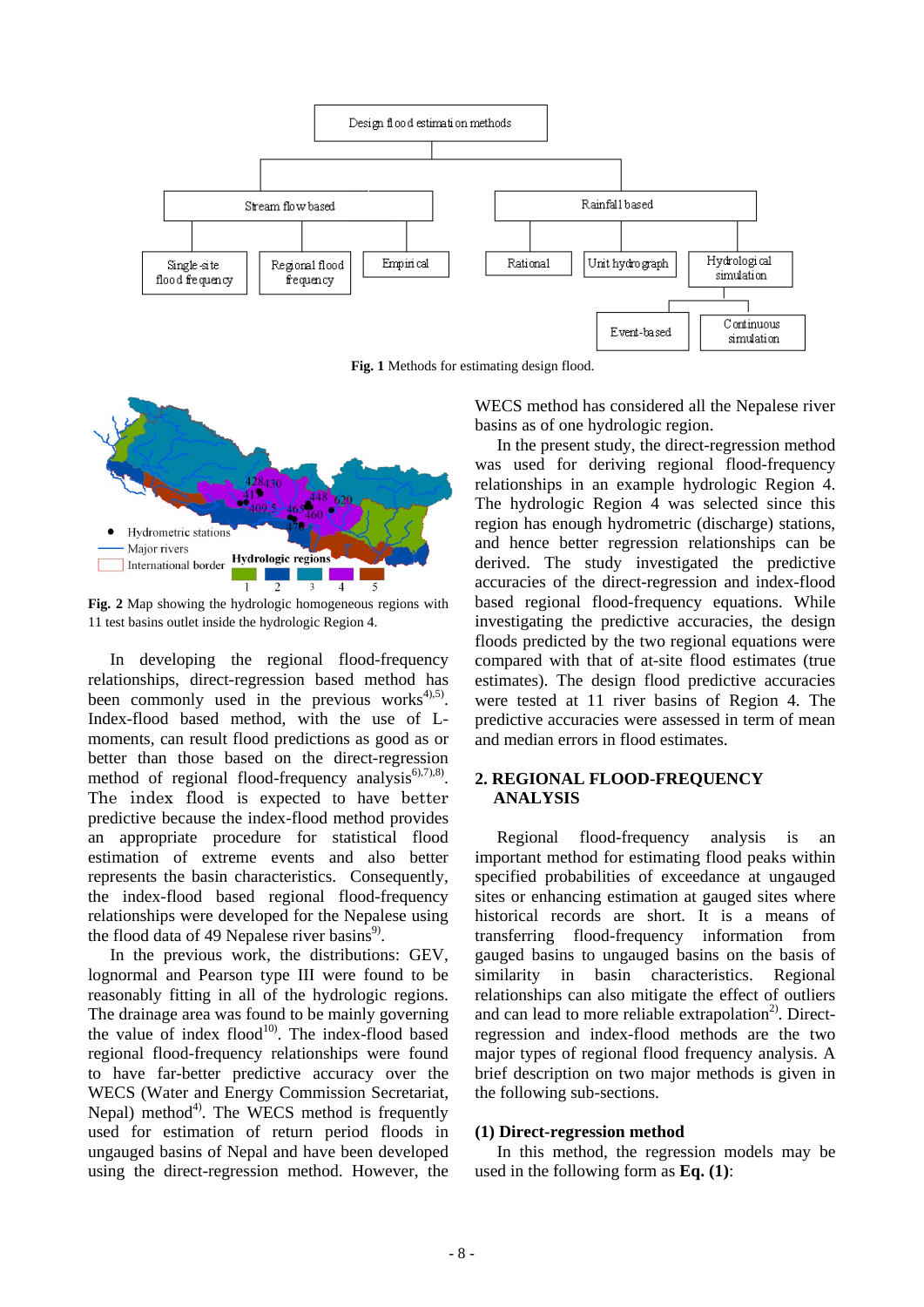$$
Q_T = aX_T^b X_2^c X_3^d \dots \tag{1}
$$

where  $Q_T$  is the peak discharge for the *T*-year return period, *X1*, *X2*, *X3*…are physiographic/climatic characteristic variables of the gauged basins, and *a*, *b*, *c*, *d*... are regression parameters. Since it is unknown in advance what physiographic/climatic characteristics may have significant impact on flood-frequency estimates, a number of parameters are calculated and investigated as possible predictors of *T*-year discharges. Then the variables with the smallest significance are removed until the statistically significant terms remain. In the present study, use of drainage area was limited as regression variable since the drainage area was only found to be effective in governing the flood in the previous study $^{10}$ .

#### **(2) Index-flood method**

The index-flood method $^{8(11)}$  assumes that, within a hydrologic homogeneous region, the exceedance probability distribution of annual peak discharge is identical except for a site-specific scaling factor called the index flood. This index flood parameter reflects the important physiographic and meteorological characteristics of a basin. In this method, a relationship is established for estimating the flood quantile  $Q_T$  of return period T at site *i* as the product of index flood (average likely flood)  $\mu_i$ , which is the function basin area, slope etc., and regional growth factor,  $q_T$ . The growth factor is a dimensionless frequency distribution quantity common to all sites within a hydrologic homogeneous region. The design flood estimation relationship may be expressed by **Eq. (2).**

$$
Q_T = q_T \mu_i \tag{2}
$$

For the estimation of index flood, a relationship in term of basin characteristics is established based on available information gathered from the gauged sites. Regional growth curves showing the relationship between  $q_T$  and *T* are derived once an appropriate frequency distribution has been found within a hydrologic region with *N* sites that fits all the gauged flood series.

In simple words, index flood based regional flood-frequency analysis method can be said of three major steps: hydrologic homogeneous regionalization, selection of regional frequency distribution and estimation of index flood relationship.

Unlike the direct-regression based regional flood- frequency analysis which is derived for a fixed values of return periods (e.g.  $T = 2, 5, 10, 20$ , 50, 100 ……years), the index flood-based regional relationships can be used for estimating design flood of any intermediate values of return periods.

# **3. METHODOLOGY**

Evaluation of the developed regional floodfrequency relationships is an important aspect. The accuracy of two regional flood-frequency relationships has been assessed on 11 independent gauged stations (**Fig. 2**). All these test basins have their catchment boundary inside the hydrologic Region 4. The basins which possessed at-least 20 years of observation flood data series were selected for the assessment since reliable at-site estimates (assumed as true estimates here) can be expected only for the stations having longer observation flood series.

The regional flood-frequency relationships have been tested by comparing the return period floods of regional flood-frequency equations with that of atsite flood-frequency analysis method. Jackknife technique was employed for assessing the design flood estimates at each of the test stations. In this technique the station, at which assessment is to be performed, is excluded in deriving the regional flood-frequency relationships.

For illustration, let us consider the test station 409.5 of Region 4 for evaluating the predictive accuracy. The drainage area of this basin is 113.51 km2 . Out of total 24 stations in the region, the station 409.5 was excluded and the remaining 23 stations were considered for deriving the regional flood-frequency equations for the two methods. A brief detail on the development of flood-frequency relationships for evaluating the design flood at this station is presented below.

#### Index-flood method

Design flood,  $Q_T$  (m<sup>3</sup>/s) of *T* year return period in basin *i* is (**Eq. (3)**):

$$
Q_T = 6.23 A_i^{0.68} \left[ 0.726 - 2.73 \left\{ 1 - (-\ln \frac{T-1}{T})^{-0.137} \right\} \right] (3)
$$

where  $A_i$  is drainage area in  $km^2$ .



**Fig. 3** Plot of floods against their return periods at station 409.5.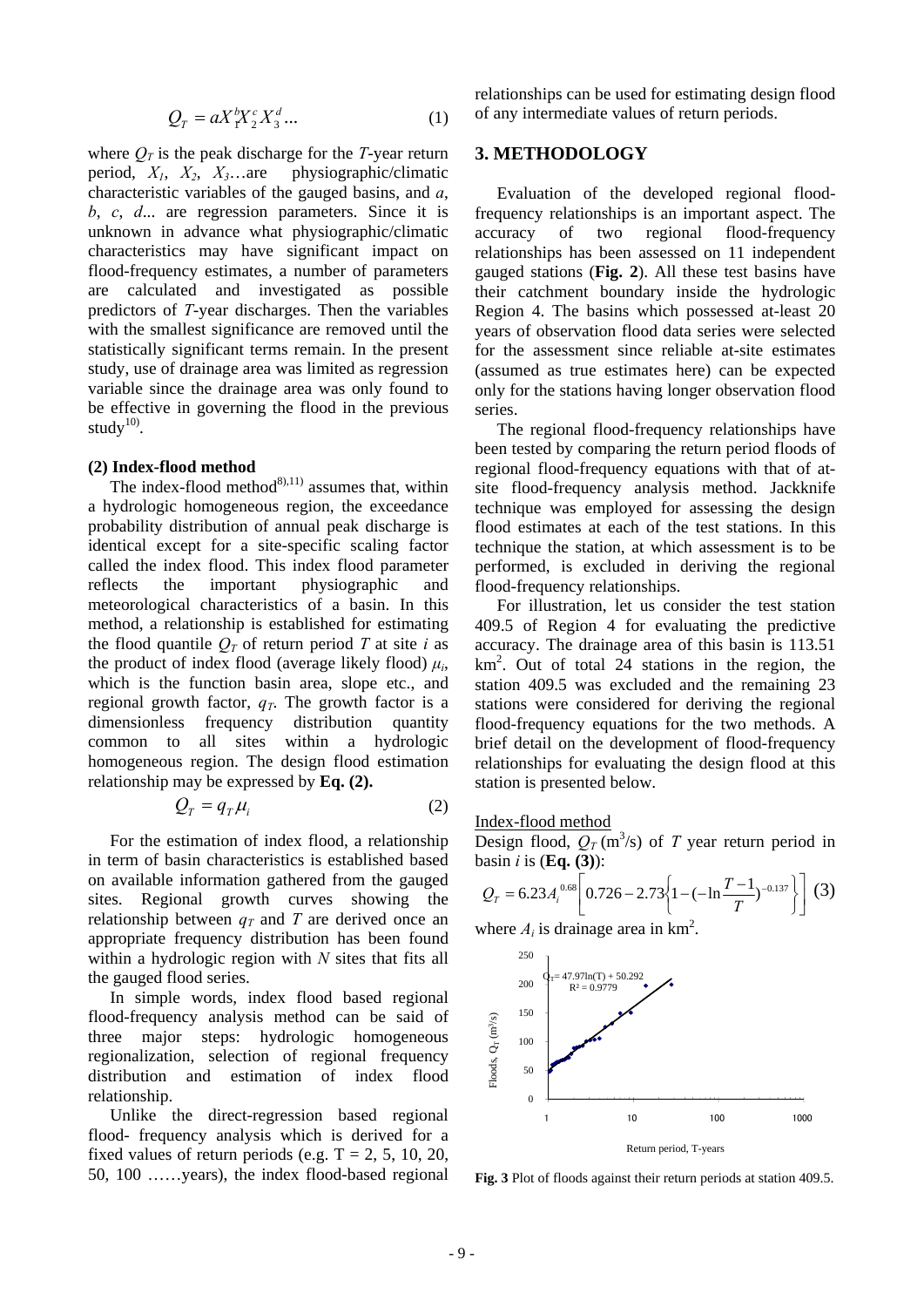At-site method

The annual maximum flood series were arranged in descending order. Return periods were computed for the ordered values using the Weibul's plotting position formula (**Eq. (4)**):

$$
T = \frac{n+1}{m} \tag{4}
$$

where *n* is sample size and *m* is rank of the floods.

$$
Q_T = 47.97 \log(T) + 50.29\tag{5}
$$

The at-site flood-frequency equation (**Eq. (5)**) corresponds to the line fitting the plotted points of the floods versus return periods (**Fig. 3**).

#### Direct-regression method

Firstly, maximum discharges of 2, 5, 10, 20, 50, 100 and 200-years return period were computed using the method of at-site flood-frequency at the remaining 23 stations in the region. As mentioned earlier that the catchment area mainly govern the flood values in the delineated hydrologic homogeneous regions, a simple regression technique was applied for each of the return period floods as dependent variable and the drainage area as independent variable (**Fig. 4**). The general form of regional flood-frequency estimation relationship may be expressed by **Eq. (6)**:

$$
Q_T = a A_i^b \tag{6}
$$

where *a* and *b* are regression parameters (**Table 1**).

The similar process was repeated at each of the test stations. Assessment of the two regional floodfrequency methods has been made in terms of mean and median absolute error in design flood estimates of different return periods (**Eqs. (7-8)**):



Drainage Area, A<sub>i</sub> (km<sup>2</sup>)

**Fig. 4** Illustrative regression plot of 2-year flood against corresponding drainage area of 23 river basins.

**Table 1** Values of regression parameters for T-years

| Т   | a     |      | $\rm R^2$ |
|-----|-------|------|-----------|
| 2   | 2.41  | 0.80 | 0.81      |
| 5   | 5.09  | 0.76 | 0.75      |
| 10  | 7.19  | 0.74 | 0.72      |
| 20  | 9.31  | 0.73 | 0.70      |
| 50  | 12.15 | 0.73 | 0.68      |
| 100 | 14.30 | 0.72 | 0.67      |
| 200 | 16.47 | 0.72 | 0.66      |

$$
\Delta Q_T^{DR} = \left| \frac{Q_T^{DR} - Q_T^{Asite}}{Q_T^{Asite}} \right| \tag{8}
$$

where,  $\Delta Q_T^{\text{IF}}$  is relative absolute error in indexflood based estimates for T-year return period;

 $\Delta Q_{\tau}^{DR}$  is relative absolute error in direct-regression based estimates for T-year return period;

 $Q_T^{\text{IF}}$  is index-flood based estimates of T-year return period;

 $Q_T^{DR}$  is direct-regression based estimates of T-year return period; and

 $Q_T^{Atsite}$  is at-site flood-frequency analysis estimates for T-year return period.

#### **4. RESULTS AND DISCUSSION**

The assessment work started with the estimation of return period floods for the at-site floodfrequency analysis, direct-regression and indexflood methods. Considering the estimates of at-site flood-frequency analysis method as true estimates, the error in direct-regression and index-flood estimates were projected.

**Figs. 5-11** show the comparative plot of flood estimates for 2, 5, 10, 20, 50, 100 and 200-years return periods respectively obtained using the atsite, direct-regression and index-flood methods. In these figures, some stations are found to have larger predictive discrepancies. These stations are situated at the boundary of the hydrologic regions, hence may be influenced by other region. This may result bigger discrepancies in the estimated values. From these plots, it is difficult to distinguish the predictive superiority of either method over another. The predicted floods seem closely similar at most of the stations for both direct-regression and index-flood methods.

To identify which regional method is better, relative absolute error in the estimates of directregression and index-flood methods were evaluated by considering the at-site flood estimates as true estimates. Using the **Eqs. (7-8)**, relative absolute error at each of the test stations were computed for both the regional methods.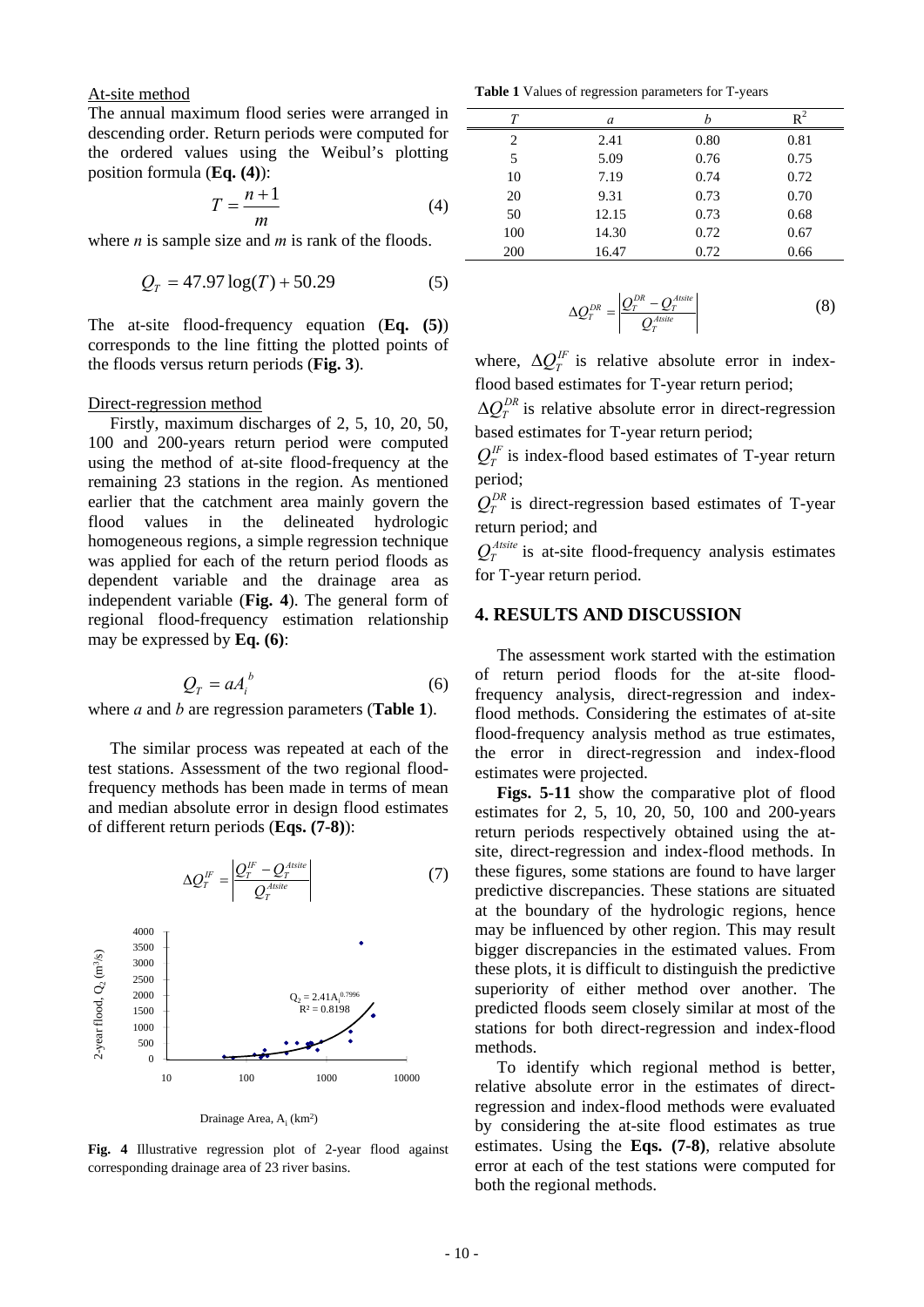The maximum absolute percentage error between the at-site flood-frequency analysis estimates and the index-flood based regional estimates at any stations was found to be 72.72%. In contrast, the maximum absolute percentage error in directregression regional estimates was found to be 68.58%.



**Fig. 5** Comparison of design floods for  $T = 2$  years



**Fig. 6** Comparison of design floods for  $T = 5$  years



**Fig. 7** Comparison of design floods for  $T = 10$  years



**Fig. 8** Comparison of design floods for  $T = 20$  years



**Fig. 9** Comparison of design floods for  $T = 50$  years



Hydrometric station indices

**Fig. 10** Comparison of design floods for  $T = 100$  years



**Fig. 11** Comparison of design floods for  $T = 200$  years

**Table 2** Average absolute mean and median error in design flood estimates.

| Return<br>period, T<br>years | Mean absolute error $(\%)$ |        | Median absolute error (%) |        |
|------------------------------|----------------------------|--------|---------------------------|--------|
|                              | Index                      | Direct | Index                     | Direct |
| 2                            | 24.75                      | 24.78  | 16.15                     | 23.73  |
| 5                            | 26.90                      | 27.49  | 19.19                     | 26.02  |
| 10                           | 28.14                      | 30.15  | 20.32                     | 26.28  |
| 20                           | 30.80                      | 29.43  | 20.89                     | 26.37  |
| 50                           | 28.25                      | 29.81  | 20.44                     | 26.39  |
| 100                          | 29.06                      | 31.45  | 29.06                     | 31.45  |
| 200                          | 31.28                      | 33.06  | 22.55                     | 27.47  |
| Average                      | 28.46                      | 29.45  | 21.23                     | 26.81  |